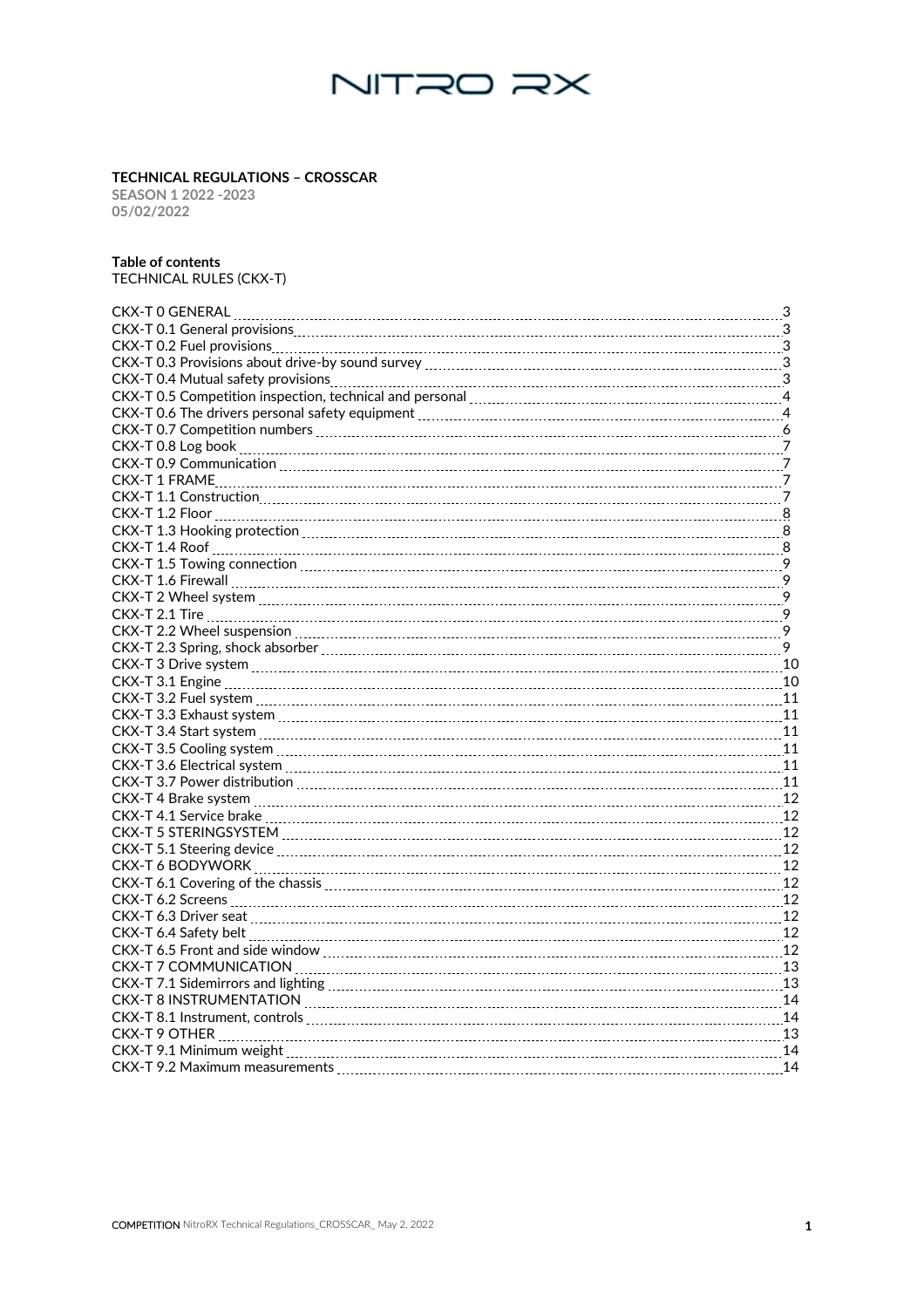

Crossca r is a one seated rear wheel drive vehicle built according to the following specifics :

Vehicles with four -wheel drive and all types of (turbo, compressor etc.) are all prohibited.

Automatic or half automatic gearboxes are allowed only to drivers with a disability, in all other cases the mechanical gearbox is compulsory.

#### **CKX -T 0GENERAL**

It's allowed to make redactions or changes to the rules during an active season if it is necessary from a safety standpoint or other important reasons.

FIA homologated cross cars can participate according to FIA cross car technical regulations.

#### **CKX -T 0.1General provisions**

#### **CKX -T 0.1.1 General**

It is always the competitor responsibility to make sure that his/her vehicle fulfil all rules and regulations during the whole competition.

#### **CKX -T 0.1.2 Exemption from rules**

The state sensor, organizers, competition leaders, judges or technical inspectors are not allowed to make exemptions from the standing rules and regulations.

#### **CKX -T 0.2 Fuel provisions**

In Crosscar only P1 WRC Sustainable fuel is allowed to be used. **CKX-T 0.3 Provisions about drive-by sound surveys**

An organizer may, if the competition is done during special circumstances, impose in the competition invitation that a lower noise level than 100 dB (A) will apply. Measurements should be made in a scale that can ensure that the maximum prescribed sound limit is not broken. Measurement shall take on bypass principle in the race track during the race at any time including free practice, where the cars go on full speed and full throttle acceleration. Measuring point must be max 10 meters from the centre of the bypass place. Measurement ideal places must be well marked (10 m) and painted on the track and marked measuring point to make it easier for the measuring Marshall. During one race can be more than one measuring point which is indicated by separate bulletin and approved by stewards on the race day. The measuring equipment must be located max 10m from the marking on the track, min. 1.35 and max. 1.5 meters above the ground.

# **CKX-T 0.4 Mutual safety provisions**

# Safety gear for all competing classes.

# **CKX -T 0.4.1 Seat belt**

**CKX -T 0.4.1.1Types** The seat belt should be minimum a 5 -point belt. There shall be no common connection point for the belts. The fastenings for the belts shall be in proper dimensions and connected to the vehicle's chassis with minimum 8mm bolts. Alternatively welded loop. Seat belts of the type Nascar are recommended.

The seat belt shall be mounted so that all the angels are right. Seatbelts shall be marked with either FIA or SFI. It's allowed to wrap the belt around the pipes behind the seat.

#### **CKX -T 0.4.1.2 Usage**

The seat belt shall be used in compliance with the manufacturer's instructions and manuals. Belts should be exchanged after a bigger collision. The belt shall be exchanged when metal parts are deformed, damaged by corrosion, if the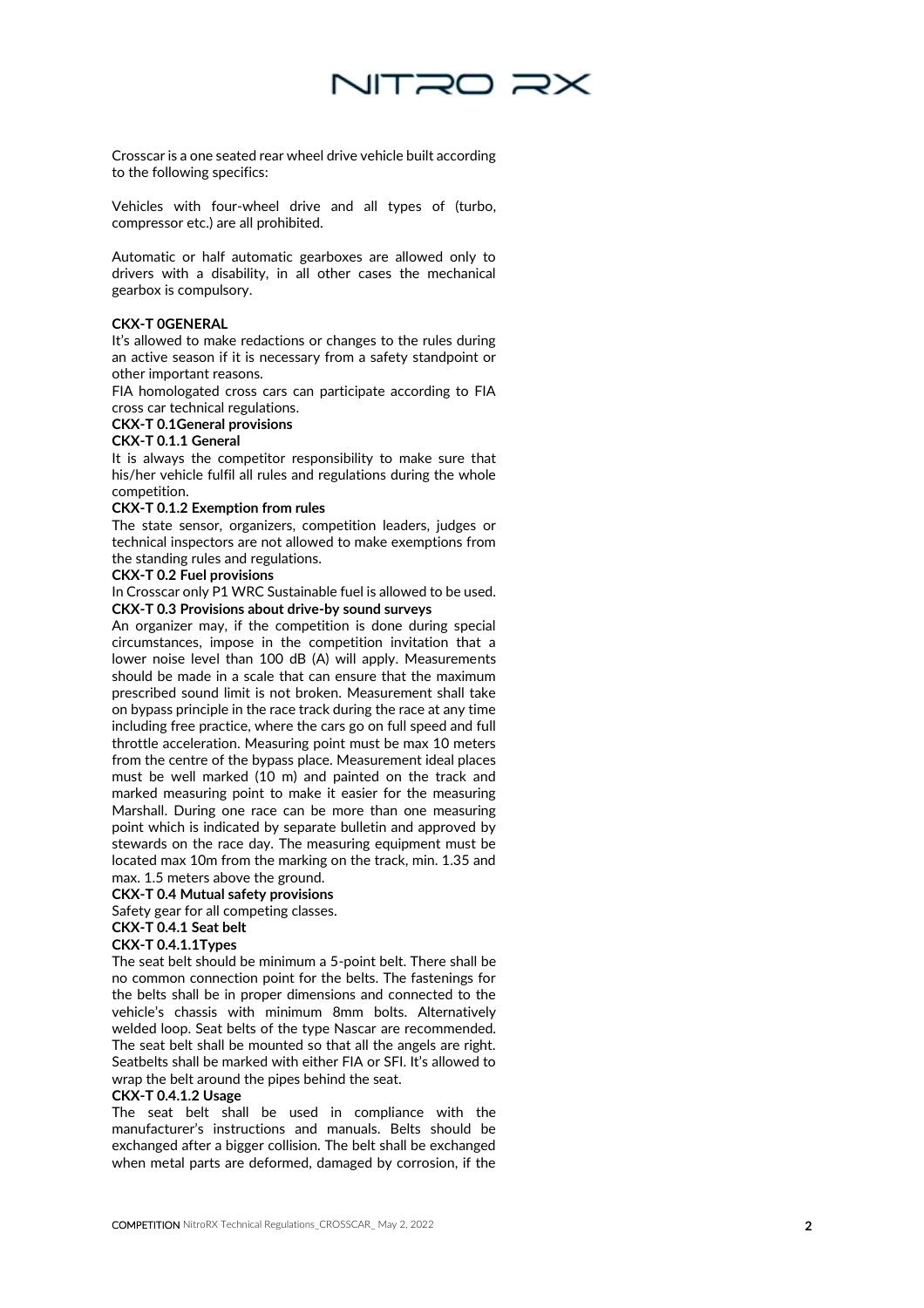

fabric is damaged, stretched or weakness by chemicals or sunlight.

#### **CKX -T 0.4.1.3 Marking of damaged seat belts, National provisions**

Markings shall be made on both sides of the belt on all belts in connection to the locking mechanism, with white colour. Marked equipment shall not be used in any motor sport context.

#### **CKX -T 0.5 Competition inspection, technical and personal**

Before the competition shall all competing vehicles undergo an inspection. The inspection shall make sure that the specific demands from the technical rule book is followed and that all components to the vehicle does not have any damage that compromise the safety. Specific attention shall be made on any cracking in the frame or cage. If the vehicle does not fulfil the technical demands or have damaged components that compromise safety, that vehicle is not allowed to participate in the competition. The Drivers overalls shall be carried by the driver during the inspection and be found clean and free from oil stains. The overalls condition is decided by the chef technician. The driver is obligated to bring and show the vehicles logbook during the inspection. The log - book number shall be marked chassis production number must be stamped on a plate welded to the frame and be easily readable. The logbooks/chassis number shall be documented in the inspection papers. Drivers that can't show their vehicles logbook can be denied participation in the competition.

### **CKX -T 0.6 Personal safety gear for the driver**

During scrutineering driver must wear overall. Below is a tablet about the minimum compulsory personal safety equipment during training and competition. Faulty equipment that is found during the competition inspection can be confiscated by the chef technician to be returned then the competition is finished. Flame retardant overall

Shoes and gloves

Balaclava

Support collar or type HNRS/FHR protection (HANS). Helmet and protective goggles

#### **Flame retardant overall**

During the competition the overall shall be approved by FIA according to FIA 1986 standard or the Norm 8856 -2000 or 8856 -2018 standards.

The marking that states that the overall is FIA approved shall be embroidered on the backside of the collar and shall include the name of the maker.

CIK classed overalls are prohibited in all competing classes. During rain or mud race CIK or any other protection overall except official FIA homologated overall is prohibited to use.

**Flame retardant underwear** FIA 8856 -2000 or 8856 -2018 standards

**Flame retardant socks** FIA 8856 -2000 or 8856 -2018 standards.

**Shoes** FIA 8856 -2000 or 8856 -2018 standards.

**Gloves** FIA 8856 -2000 or 8856 -2018 standards.

**Balaclava** FIA 8856 -2000 or 8856 -2018 standards. **Support collar**

Mandatory. Shall always be used both during training and during competition. So called HNRS/FHR (HANS) -protection is mandatory. Approved by FIA

#### **Helmet**

Approved by FIA. The following helmet provisions applies for all drivers. All weights below shall be seen as the total weight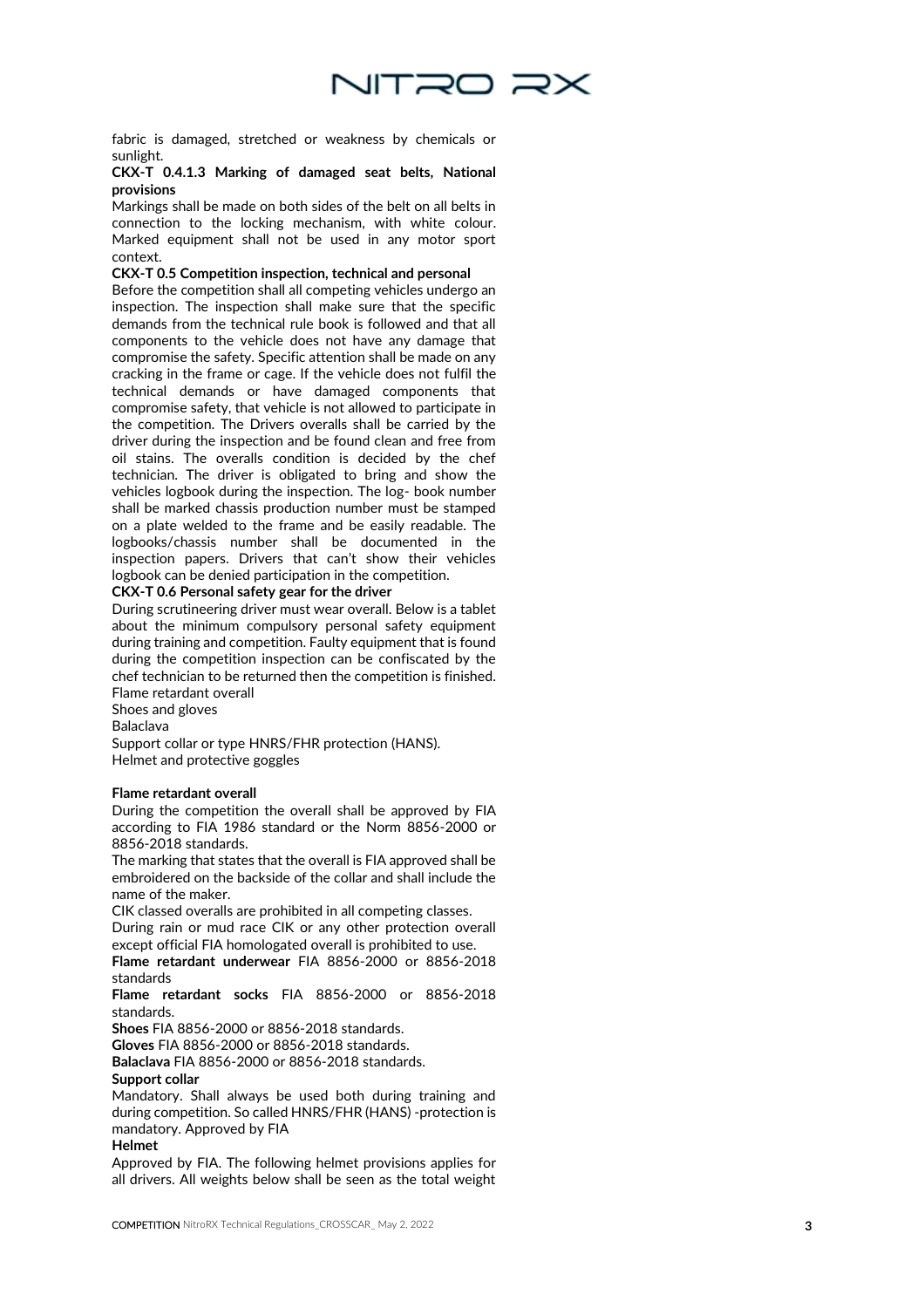

of the helmet; this includes all extra equipment that are in the original design. When the fitting of HNRS/FHR -protection the following applies: no drilling in the helmet is allowed, so the helmet shall have the fittings in the original design. This shall be validated with a certificate from the manufacturer.

Helmets should apply to following FIA standards: [www.fia.com/sport/homologation](http://www.fia.com/sport/homologation)

#### **Common provisions marking of damaged helmets.**

Marking shall be made on damaged or worn helmets that no longer follow the requirements. Markings shall be made on both sides of the chinstrap. White paint shall be used.

OBS! Marked gear shall not be used in context to any form of competition.

#### **CKX -T 0.7 Competition numbers**

The starting number should be on the roof and on the hood in front of the driver. Numbers are white on black background. A type "shark" wing, of plastic 300mm long and 250mm high

The wing should be black and the numbers are white visible from the left and right sides, the size of the numbers should be my 170mm high and 25mm wide

For disabled people, yellow backgrounds are required and the numbers should be black , the number series should be 1 -999



### **CKX -T 0.8 Logbook**

A logbook shall be available for all competing vehicles. **CKX -T 0.9 Communication**

All wireless communication between driver/vehicle and the depot/any other area, and any equal equipment made for the same purpose, are all strictly prohibited both during training and competition. If any of these devices are found which includes mobile phones are found during an inspection the driver shall be disqualified from the competition immediately.

#### **CKX -T 1FRAME.**

#### **CKX -T 1.1 Construction**

Steel used for the frame shall have a minimum dimension of: Round, 30mm outer diameter and material thickness of 2mm. Square or rectangular, shortest sides hall be a minimum of 30mm and material thickness of 2mm.

Diagonal or straight pipes supports with the diameter 20 x 2 are the regulation minimum for the front part of the frame. A crash cage is mandatory. The body shall be made with cold drawn seamless pipes with the measurements 40mm in diameter and material thickness of 2mm. The cage shall not have a breaking point under 350Nm/mm2 and shall be integrated into the chassis with the minimum of 6 connection points and on diagonal point. This Shall be done according to the drawings AC001, AC002, AC003 and for the diagonal AD004 a pipe (30mm in diameter and thickness of 2mm) shall be secured between the frame and the rear bottom part of the diagonal pipe, this pipe can be ether permanent or removable. Other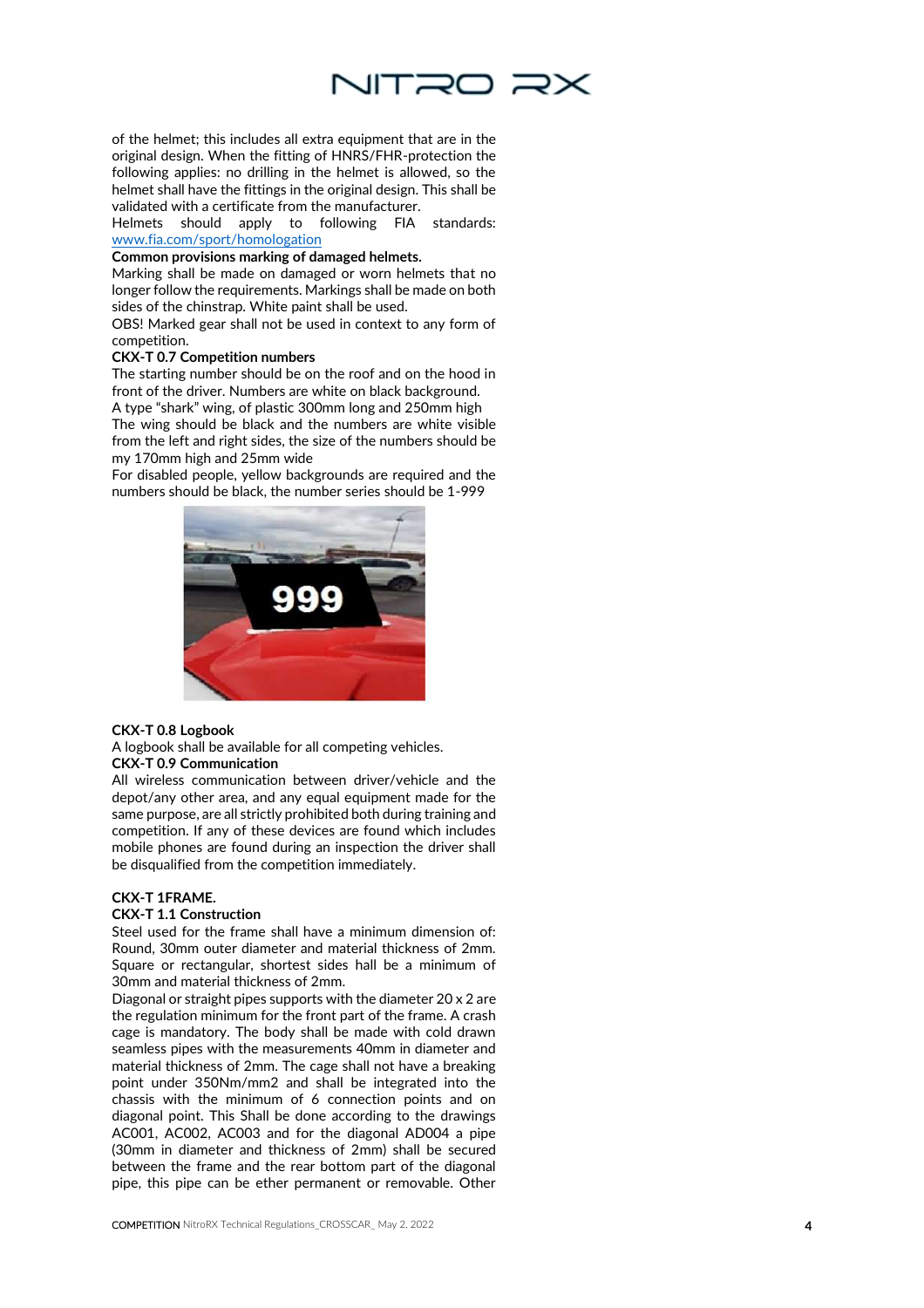

alternatives for the diagonal pipe can be found on the drawings AP001, AP002, AP003 and AP004. In drawing AP004 there is a pipe that are marked red (40mm in diameter and 2mm thickness), this pipe can be considered as integrated in the chassis and in that case the blue pipe below cannot be mounted. All points of connection between the frame and the chassis shall be strengthened. It is prohibited to drill in the crash bar/cage.

All additional diagonal support or enhancements shall have the minimum measurements of 20mm in diameter and 2mm material thickness.

A tube for belt attachment is free to put behind the seat



#### **CKX-T 1.2 Floor**

The underside of the chassis shall be completely sealed from the front to the main frame, the material shall be ether steel with a thickness of minimum 1mm or aluminium with a thickness of minimum 2mm.

#### **CKX-T 1.3 Hooking protection**

A side protection shall be mounted between the wheels long side. The protection shall be made with a construction of steel pipes (30mm diameter and 2mm thick, holding frame must be minimum 20x2mm or 25x1,5mm) and be secured on both sides, covering a minimum of 60% of the length of the wheelbase. The space between this construction and the body structure shall be completely of partly filled to prevent a wheel from penetrating. Both ends of the outer pipes shall be plugged in the same material and be put in height with the centre of the wheel hub +/-50mm.



#### **CKX-T 1.4 Roof**

There shall be a plate roof. 1,5mm shall be welded on top of the cage, it shall be a minimum of 20 weld and each shall be 2cm long. Minimum distance between the helmet and the roof shall be 5cm, this shall be measured with the driver in the seat. The head frame shall be equipped with shock absorbing material closest to the head/helmet.

**CKX-T 1.5 Towing Connection** Towing must be fitted front and rear. **CKX-T 1.6 Protective wall**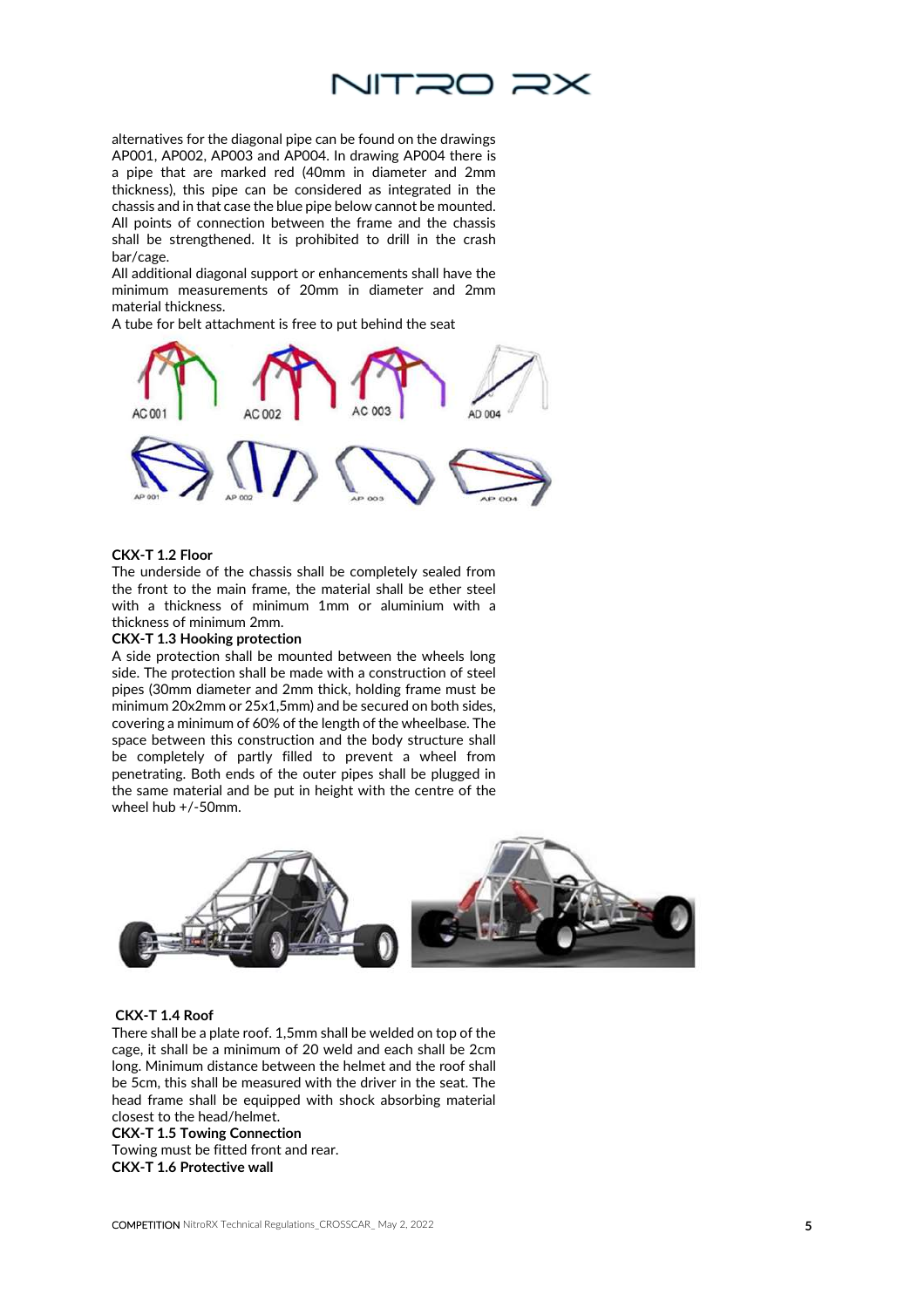

A simple protection wall to safeguard against cooling liquid and motor explosion.

#### **CKX -T 2WHEEL SYSTEM CKX -T 2.1 Tire**

**Winter Competition** Free choice of tire and rim, according to national supplementary regulations.

On all other forms of competition this applies:

Front: Goldspeed yellow marking 165/70 -10 27n c9205 397 or Goldspeed yellow marking C -9211SD 165/70 -10 27 N

Maxxis 165/70 -10 27N c 9272.

Rear: Goldspeed yellow marking 225/40 -10 32n c 9203 397 or Goldspeed yellow marking C 9211 SD 225/40 -10 32N Maxxis 225/40 -10 32N C9273

Only rims of steel or aluminium are allowed. All forms of tire heating are prohibited. Mechanical or chemical treatment of the tires are prohibited. Both front and back tires are 10 inches with a width of front 5 -6 inch and back 8 -10 inches

#### **CKX -T 2.2 Wheel suspension**

The Wheel suspension is free, no fixed axles in the front or the back. The rear axle shall be divided.

#### **CKX -T 2.3 Springs and shock absorbing**

Shock absorbers are free but all types of active shock absorbers are prohibited. There is a 1 per unit/wheel rule that applies for shock absorbers and they shall all be of the coil over type with screw springs. If is allowed to put more than one spring in each unit.

Maximum 3 -way shock absorbers are allowed and expansion containers are allowed. With only adjusting the compression high and low speed and returned. No other features type electronics or sensors, electrical or hydraulic "cornerback Control System that is built" stabilizer "systems may be. Shock absorber should work as a private individual device.

Springs shall be made from steel.

Springs from composite or titanium are prohibited. Springs and shock absorbers shall be made so that the bottom plate cannot touch the ground.

#### **CKX -T 3 DRIVE SYSTEM**

#### **CKX -T 3.1 Engine**

Approved engines: 4-stroke, 4-cylinders 600cc or 750 cc engine from the motorcycle production, with exemption from motorcycle engines that have not been on the market for a yea or less. All repairs shall be made with parts from the original or copies with the same specification model of the engine according to the manufacturers workshop manual. Changes to rotating parts of the engine are prohibited. In rotating part's, the following are included: Cylinder including in and outbound canals that are not removable from the cylinder head, engine block, crankcase, crank rods, pistons, flywheel, camshafts, any form of launch control, traction control, or similar systems are prohibited. FIA Appendix 2 types of engines added: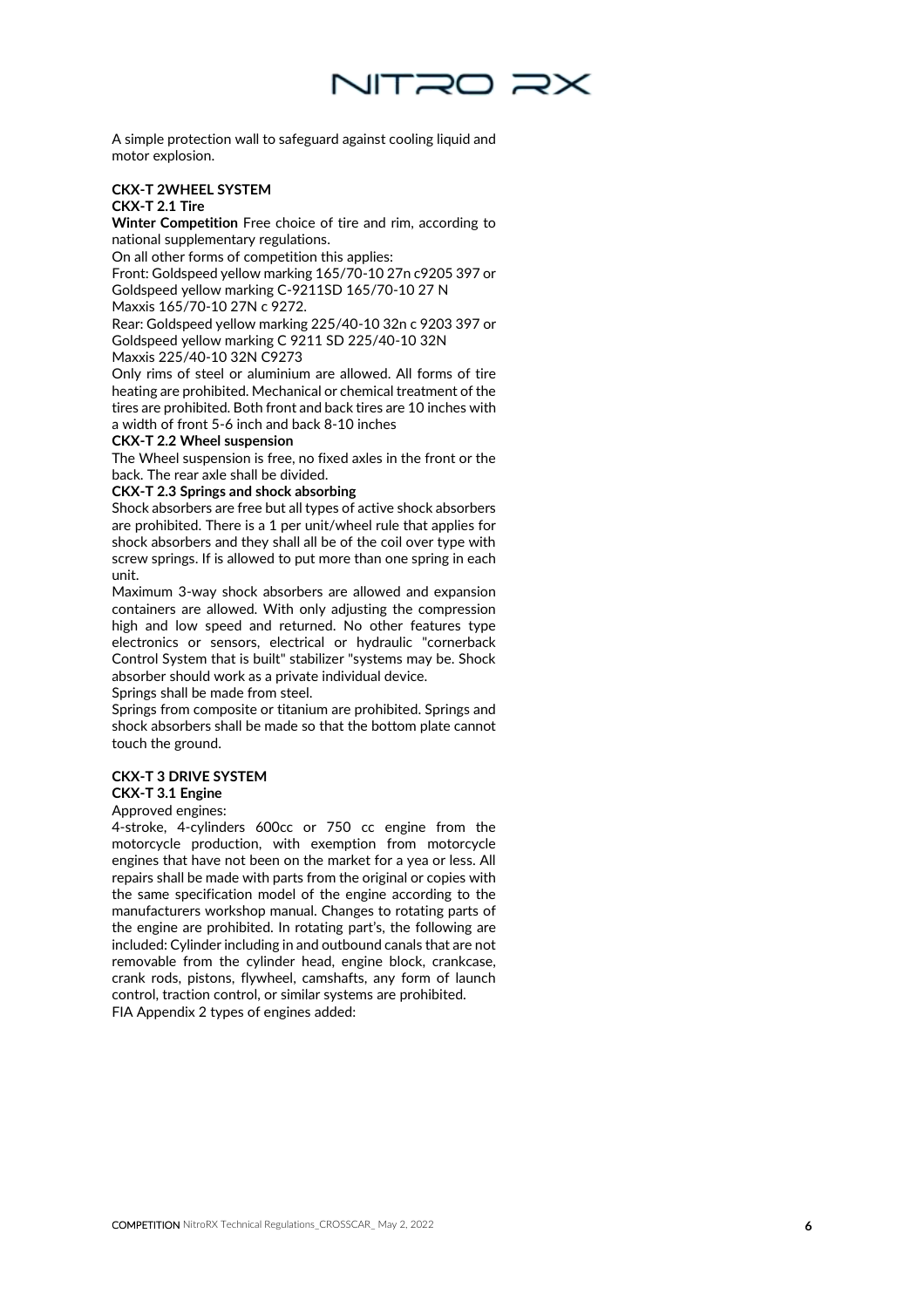

#### **ANNEXE 2 / APPENDIX 2** HOMOLOGATED CROSS CARS ENGINES REGISTERED BY THE FIA

| <b>FIA</b><br><b>REGISTRATION N°</b>                    | MAKE<br>OF THE ENGINE | <b>MODEL</b><br>OF THE ENGINE | <b>MODEL YEAR</b><br>OF THE ENGINE             |
|---------------------------------------------------------|-----------------------|-------------------------------|------------------------------------------------|
| 2020-01-XCAR-GSXR                                       | <b>SUZUKI</b>         | GSXR 600                      | 2011-2017                                      |
| 2020-02-XCAR-MT09                                       | <b><i>VAMMANA</i></b> | <b>M709</b>                   | 2016-2020                                      |
| 2020-01-XCAR-RG<br>a de la comunidad de la comunidad de | амана                 | 角后                            | 2012-2020<br>with a company of the form of the |

Intake system should be original the same make as the engine. Only airbox, air intake velocity funnels and filter are free.

Maximum RPM of the motor should be the same as the original engine + 500 RPM The exhaust manifold can be modified or exchanged Ignition and injection/carburettor system original, electrical system is free, only original ECU the same make as the engine, injectors and coils

Power Commander or similar to fix fuel map, auto tune allowed to fix. Outbound chain sprocket is free, prohibited to change gearbox or primary gear drive

Following changed are also allowed: Improvement of the cooling system including water pump, thermostat, cooler, hoses and pipes. Improvement of the lubrication system, adjustments, oil cooler and more. Gear cut / quick shift.

Engine shall be placed behind the seat.

Engine shall have an engine exhaust container or original comparison and it shall be mounted in connection by the engine. Seal holes must be prepared in bolts in engine block and cylinder head and cam cover.

#### **CKX -T 3.2 Fuel system**

The fuel tanks construction is free but the maximum capacity shall not be over 12 litres, one recommendation is to install a security tank, a separate deaeration system with check valve function that comes out at floor level. The tank shall be safely mounted and connected outside of the

cockpit. If the tank is mounted behind the head frame a deformation of the frame for about 4cm shall be approved without compromising the tank, if this is not possible the tank shall be protected by an additional multi -pipe construction of a diameter of 30mm. If the distance is less than 20cm to the exhaust or engine the tank shall be protected with heat isolating screen.

If the tank is by the driver's side in so called pontoons a watertight metal screen shall be mounted against the cockpit. Fuel hoses shall be properly clamped.

## **CKX -T 3.3 Exhaust system**

The exhaust system shall be equipped with a silencer.

#### **CKX -T 3.4 Start system**

It shall be possible to start the vehicle from inside the cockpit.

#### **CKX -T 3.5 Cooling System**

Installation of radiators are prohibited inside and in front of the cockpit. It is allowed to mount radiators in pontoons in the sides if these are separated by bulkheads. No part of the system shall be visible from the cockpit (radiators, hoses, lids, expansion tanks and so on). Air intake and scoop are allowed in the roof and sides behind the head frame and in the pontoons.

#### **CKX -T 3.6 Electrical system**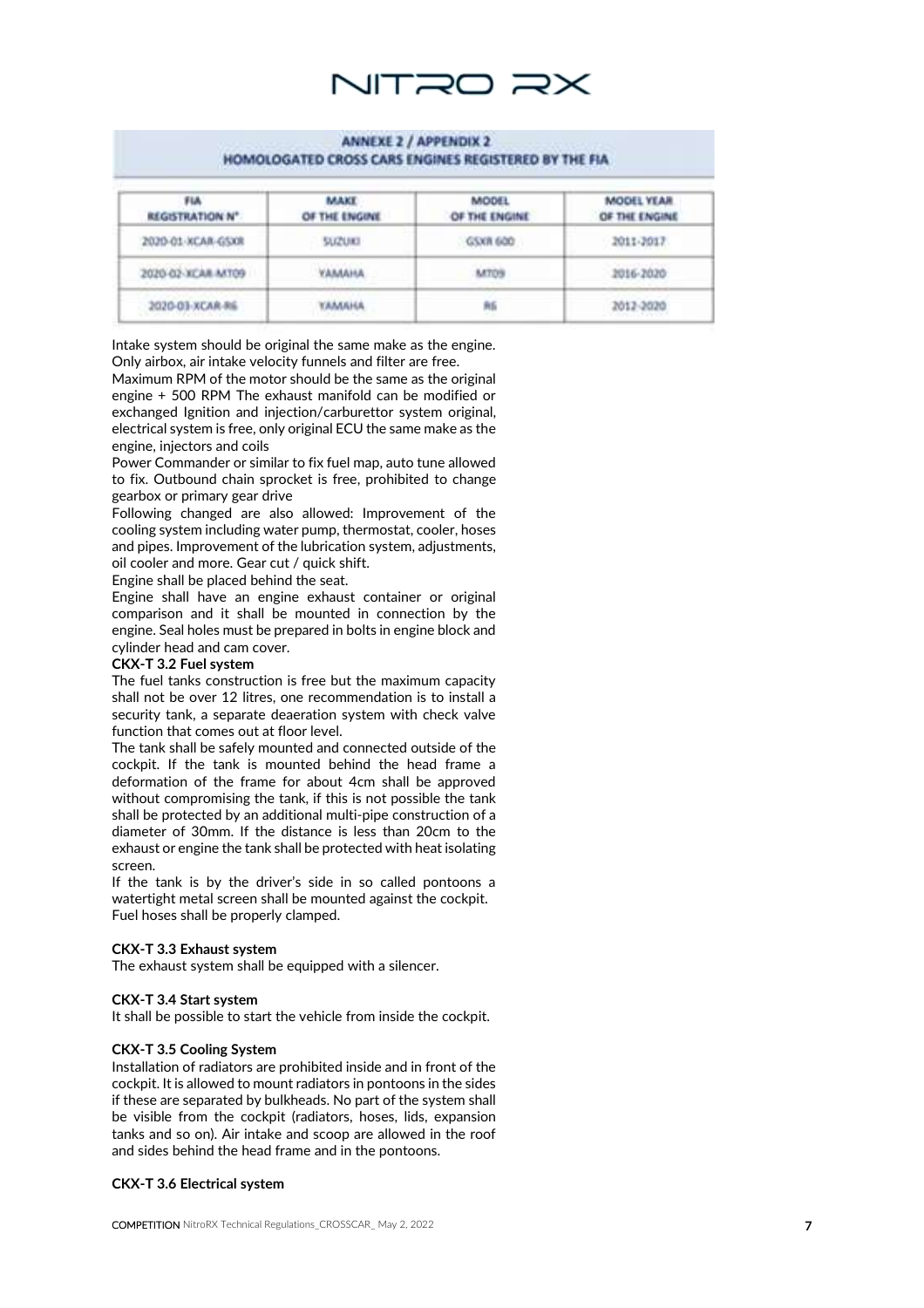

The switch that kills the engines ignition system shall be mounted and shall not be equipped with a spring -loaded button that goes back to the original position after activation. If a battery is mounted on the vehicle a main switch shall also be mounted that kills all electrical systems, the switch shall be easily accessible for both a driver strapped in the seat as well as the emergency personnel. Emergency stop buttons shall not be placed under the openable cage, it shall be placed for easy accessibility from the outside of the vehicle and it is allowed to place double emergency stop buttons. The main switch shall be placed on the left side of the vehicle. It shall be marked with a red lightning bolt on a triangular white background with a blue frame around. The sides of the triangle shall be a minimum of 100mm and one of the edges shall point towards the main switch.

The triangle shall be visible and be on the body.

A Battery shall be properly secured. Acid batteries is not allowed.

#### **CKX -T 3.7 Power transmission**

Transmission is free, but the driveshaft shall have a common connection, the differential shall be fixed, type fixed coil, a reverse gear is allowed.

Propulsion shall be achieved with a chain.

# **CKX -T 4 BRAKESYSTEM**

#### **CKX -T 4.1 Brake**

A brake shall be found on all 4 wheels; on the rear wheels a central brake system is allowed. A brake system shall be of the type 2 circuit and be controlled by a pedal. If leakage occurs somewhere in the system brakes shall always be maintained on 2 out of 4 wheels. A handbrake is mandatory.

#### **CKX -T 5 STERING SYSTEM**

**CKX -T 5.1 Steering device** 

Steering shall be achieved by a steering wheel. Only steering on the front wheels are allowed. The steering wheel shall be equipped with quick release.

#### **CKX -T 6 BODY WORK**

#### **CKX -T 6.1 Covering the chassis**

The body most exist and cannot have any sharp or pointy extensions. The body's front shall be covering up to the centre of the steering wheel. Sides shall be a minimum of 30cm from the bottom of the frame and the thickness of the material shall be at least 0,5mm. All aerodynamic constructions are prohibited in the front of the vehicle. Redirection/spray protection in the front is prohibited if they are not integrated into the body mould. A wing or spoiler in the rear is allowed if it is flat and has a maximum width, of the vehicle width and is between the head band and the rear limit of the vehicle.

#### **CKX -T 6.2 Mudguards**

Mudguards shall be placed on all wheels; they most cover a minimum of 1/3 of the wheel's circumference and the tires width. Thickness min 2mm Without a driver in the vehicle the mudguards should be 3cm under the wheel's centre and without ant pointy or sharp parts.

#### **CKX -T 6.3 Driver Seat**

The seat shall be FIA/SFI approved and can be extended use +5 years from end of homologation date if seat does not have any visible damage.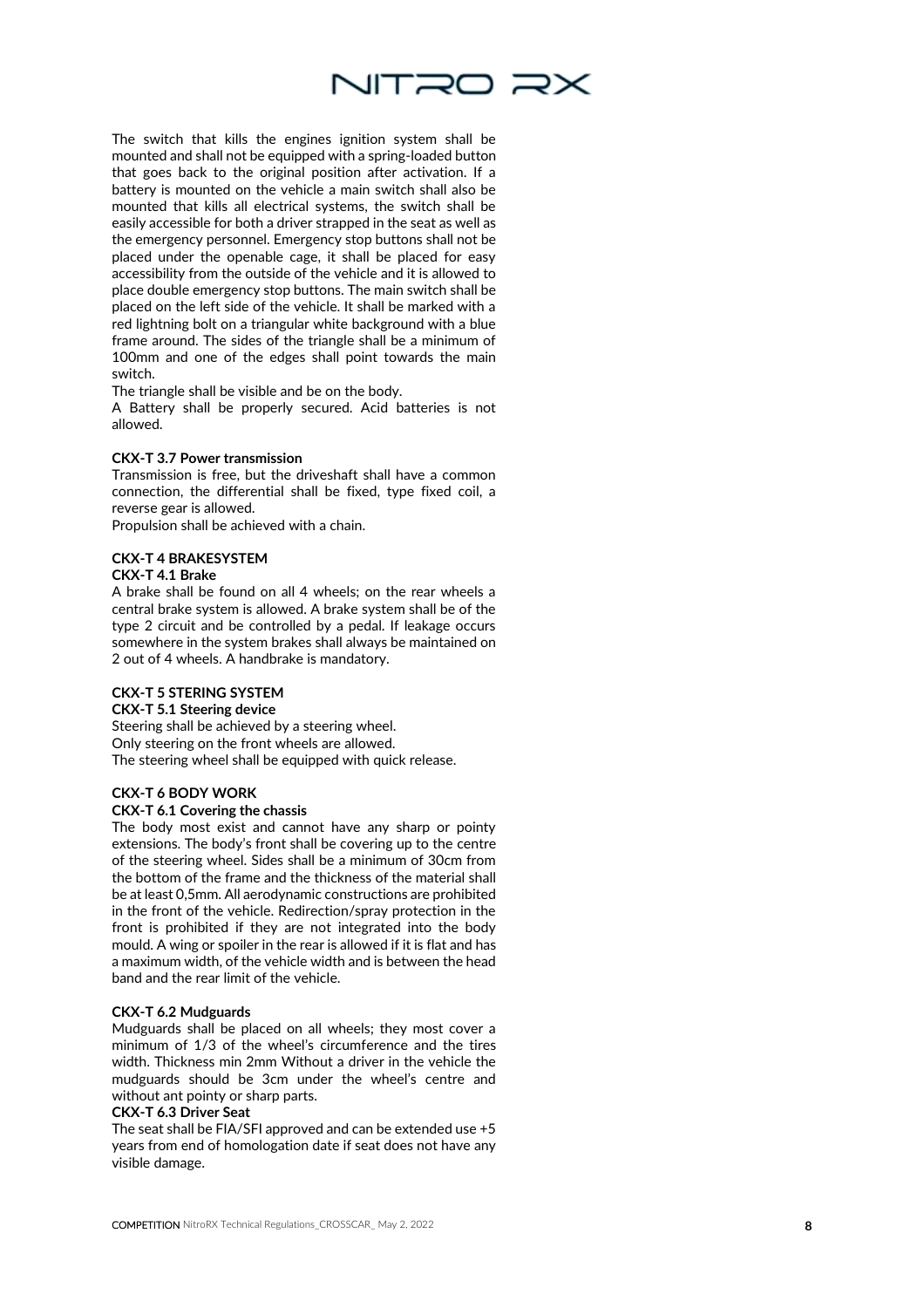

The chair shall be Secured at 4 points with the minimum of 8mm bolts. Minimum thickness of the steel that are used for securing the seat shall be 3mm, lightweight material is prohibited. Securing shall be welded of screwed in the frame above the floor, no securing shall be made in the floor metal. The head support shall be integrated into the chair. The seat may not be adjusted while driving

**CKX -T 6.4 Seat belt** 

See CKX - T 0.4.1

#### **CKX -T 6.5 Front and side windows**

The front window shall be covered by a net or polycarbonate thickness minimum 3mm, but it shall be easy to remove. The holes in the net shall be a minimum of 10x10mm and maximum of 25x25mm, the thread shall be a minimum of 2mm thick tolerance is +/ - 10%.

Full front polycarbonate window may not be mounted unless windscreen wipers, flush is used. Eyewear type motocross or visor with roll -off or tear off system is mandatory.

It is allowed to have polycarbonate or net, or both on the side doors. The plastic polycarbonate must be transparent so that the driver is visible. If side doors are covered with transparent polycarbonate, then it must be installed on top of safety net.

It is allowed to have an advertising space on the side window. The visible area must be at least a 2/3 third of the side door.

Front window / mesh may be covered in transparent plastic. Nets or polycarbonate shall be mounted on the openings on both sides and cover the whole of the opening. These shall be mounted on the cages top pipes and be equipped with quick releases from both the inside and outside on the lower parts of the door. The holes in the net shall not be above 40x40mm and it shall have a minimum thread thickness of 3mm. It is also possible to use the following installation:

A frame provided with a metal net of maximum measurement of 60x60mm and a thickness of 2mm. The top of the frame is equipped with hinges that are welded to the frame. The bottom of the frame is equipped with a quick connection device that shall be easily accessible from both the inside and the outside of the vehicle.

#### **CKX -T 7 COMUNICATION**

#### **CKX -T 7.1 Side mirrors and lighting**

2 mirrors are mandatory (left and right)

Each vehicle shall have the following lights mounted in the rear: One central red light (anti-crash) of the type LED, height or diameter shall be a minimum of 50mm or light according to FIA technical list no 76. These shall be mounted between 800mm and 1400mm from the ground and shall always be on. Red stop lights shall be placed symmetrical on each side of the vehicles centreline and be of the type LED. Height or diameter of the red stop light shall be a minimum of 50mm and be placed between 800mm and 1400mm from the ground. Brake lights shall solely be connected to the brake light connection on the hydraulic system. These 3 lights shall be placed so that 2 of them always are visible from the rear of the vehicle in an angle of 30° on either side of the centre axle, this is valid on all vehicles regardless of body shape or other aerodynamic arrangement.

**CKX -T 8 INSTRUMENTATION CKX -T 8.1 Instrument, controls**